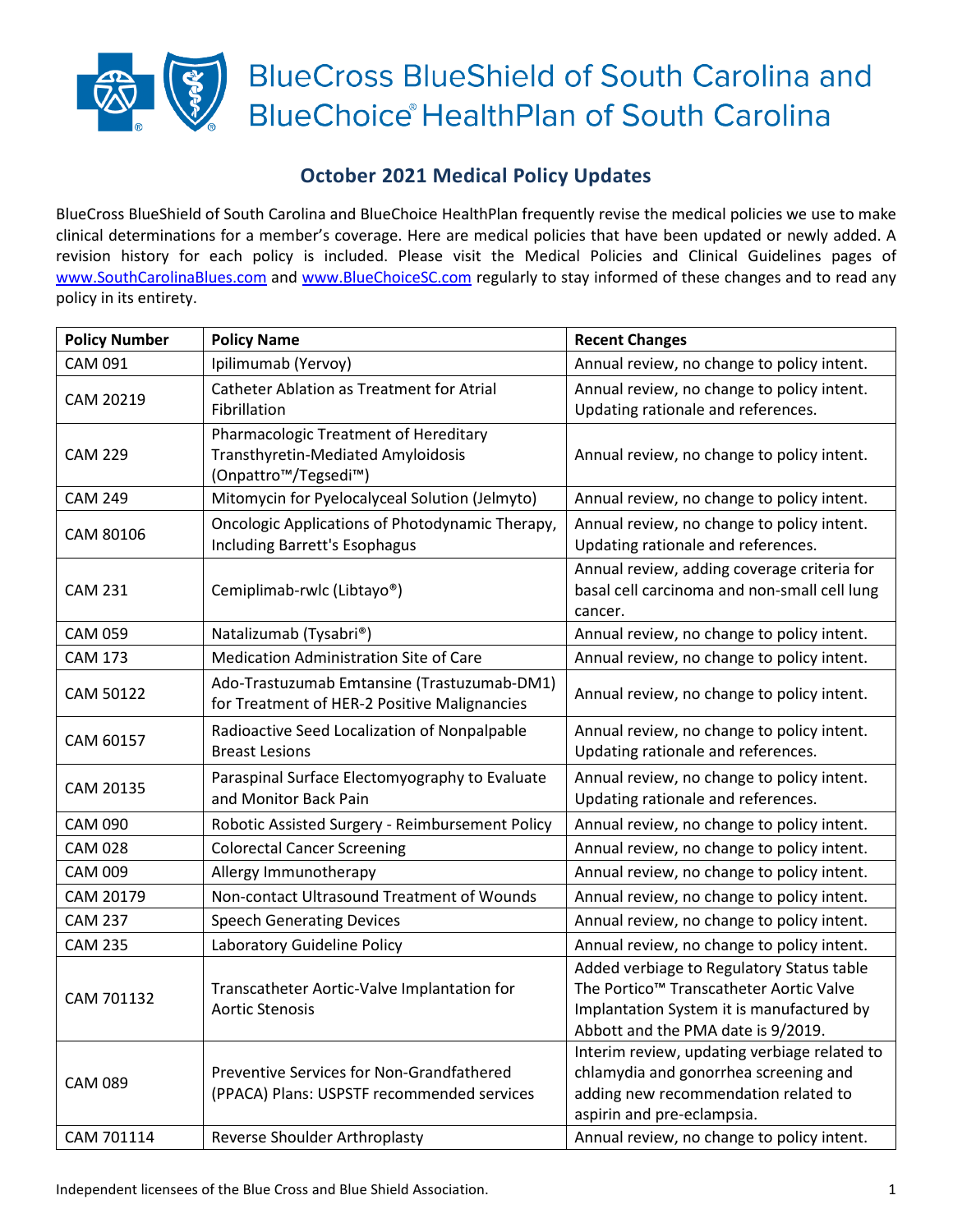| CAM 20164      | Biofeedback as a Treatment of Fecal Incontinence<br>or Constipation                                          | Annual review, no change to policy intent.                                                                                                 |
|----------------|--------------------------------------------------------------------------------------------------------------|--------------------------------------------------------------------------------------------------------------------------------------------|
| <b>CAM 176</b> | Telehealth                                                                                                   | Annual review, no change to policy intent.                                                                                                 |
| <b>CAM 193</b> | Hemoglobin A1c                                                                                               | Annual review, no change to policy intent.<br>Updating background, rationale and<br>references.                                            |
| CAM 90322      | <b>Endothelial Keratoplasty</b>                                                                              | Annual review, no change to policy intent.<br>Updating rationale and references.                                                           |
| CAM 80143      | Radioembolization for Primary and Metastatic<br>Tumors of the Liver                                          | Annual review, updating rationale and<br>references.                                                                                       |
| CAM 701136     | Radiofrequency Ablation of the Renal<br>Sympathetic Nerves as a Treatment for<br>Resistance Hypertension     | Annual review, no change to policy intent.<br>Updating rationale and references.                                                           |
| CAM 701104     | Subtalar Arthroereisis and Subtalar Joint Implant                                                            | Annual review, no change to policy intent.<br>Updating description, rationale and<br>references.                                           |
| CAM 70173      | <b>Gastric Electrical Stimulation</b>                                                                        | Annual review, no change to policy intent.<br>Updating rationale and references.                                                           |
| <b>CAM 031</b> | Measurement of Thromboxane Metabolites for<br>Aspirin Resistance                                             | Annual review, no change to policy intent.<br>Updating background, rationale, references<br>and regulatory status.                         |
| <b>CAM 175</b> | <b>Fractional Flow Reserve CT</b>                                                                            | Annual review, no change to policy intent.                                                                                                 |
| CAM 701158     | Balloon Dilation of the Eustachian Tube                                                                      | Annual review, no change to policy intent.                                                                                                 |
| <b>CAM 211</b> | β-Hemolytic Streptococcus Testing                                                                            | Annual review, no change to policy intent.<br>Updating description, regulatory status,<br>background, rationale, references and<br>coding. |
| <b>CAM 234</b> | Genetic Testing for Neurodegenerative Disorders                                                              | Annual review, no change to policy intent.<br>Updating background, rationale, references<br>and coding. Updating regulatory status.        |
| <b>CAM 314</b> | Cervical Cancer Screening Technologies with Pap<br>and HPV                                                   | Annual review, no change to policy intent.<br>Updating background, rationale, references<br>and coding.                                    |
| <b>CAM 315</b> | <b>Celiac Disease Testing</b>                                                                                | Annual review, no change to policy intent.<br>Updating background, regulatory status,<br>rationale, references and policy number.          |
| <b>CAM 316</b> | Fecal Analysis in the Diagnosis of Intestinal<br>Dysbiosis and Fecal Microbiota Transplant<br><b>Testing</b> | Annual review, no change to policy intent.<br>Updating policy number, background,<br>rationale, references and regulatory status.          |
| <b>CAM 317</b> | In Vitro Chemoresistance and Chemosensitivity<br>Assays                                                      | Annual review, no change to policy intent.<br>Updating background, rationale, references<br>and adding PLA code 0248U.                     |
| <b>CAM 318</b> | Laboratory Testing for the Diagnosis of<br><b>Inflammatory Bowel Disease</b>                                 | Annual review, no change to policy intent.<br>Updating background, rationale, references<br>and policy number.                             |
| <b>CAM 319</b> | Nerve Fiber Density Testing                                                                                  | Annual review, no change to policy intent.<br>Updating policy number, background,<br>rationale and references.                             |
| <b>CAM 320</b> | Genetic Testing for Heterozygous Familial<br>Hypercholesterolemia                                            | Annual review, no change to policy intent.<br>Updating policy number, background,<br>rationale and references.                             |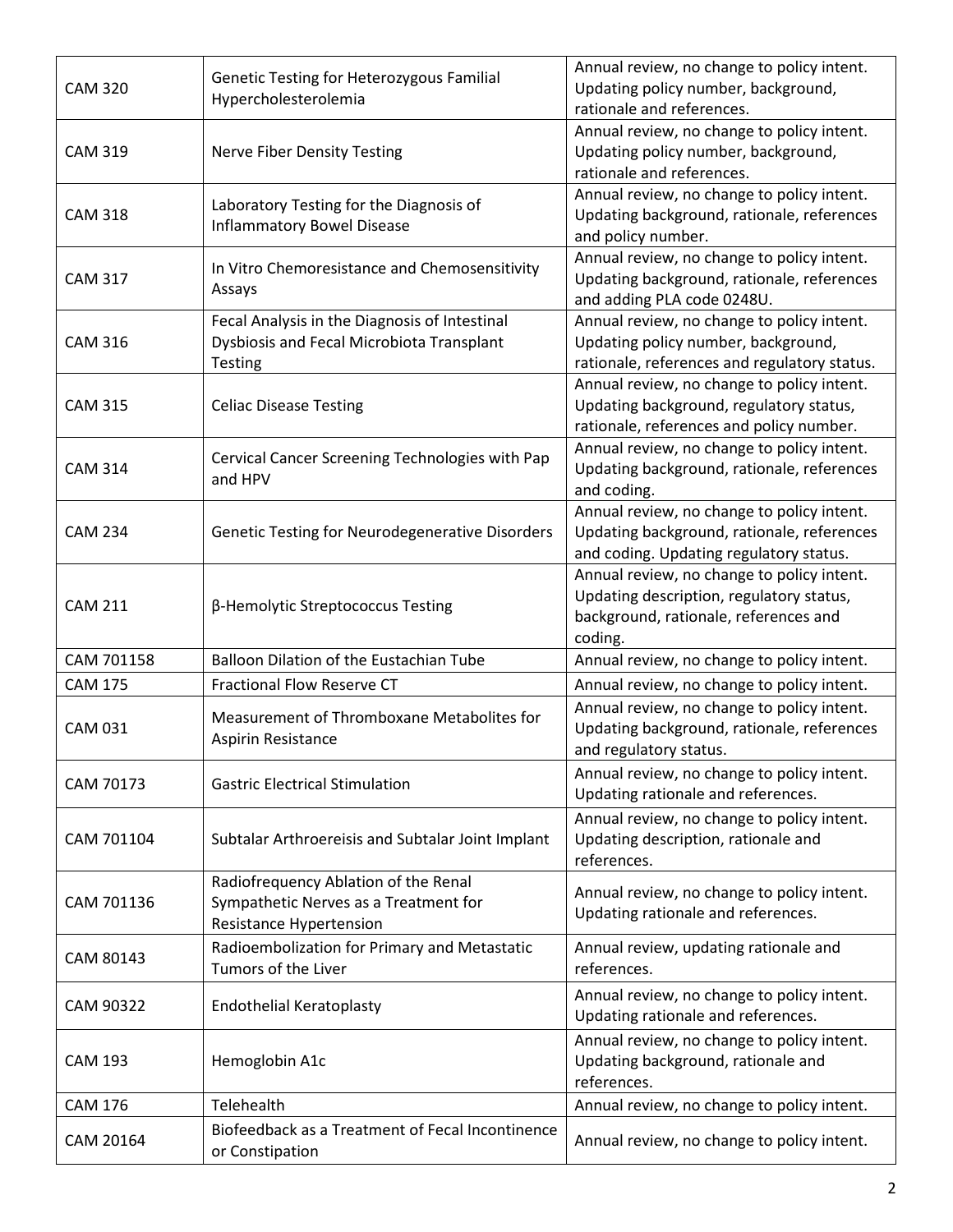| <b>CAM 236</b> | Therapeutic Drug Monitoring for 5-Fluorouracil                                                                                                  | Annual review, no change to policy intent.<br>Updating description, rationale, references<br>and coding.                                                                                                                                                               |
|----------------|-------------------------------------------------------------------------------------------------------------------------------------------------|------------------------------------------------------------------------------------------------------------------------------------------------------------------------------------------------------------------------------------------------------------------------|
| <b>CAM 251</b> | <b>Minimal Residual Disease</b>                                                                                                                 | Annual review, no change to policy intent.<br>Updating background, rationale, references<br>and coding.                                                                                                                                                                |
| <b>CAM 321</b> | Epithelial Cell Cytology in Breast Cancer Risk<br>Assessment and High-Risk Patient Management<br>(Ductal Lavage and Suction Collection Systems) | Annual review, no change to policy intent.<br>Updating policy number, background,<br>rationale and references.                                                                                                                                                         |
| <b>CAM 324</b> | Biomarker Testing for Multiple Sclerosis and<br><b>Related Neurologic Diseases</b>                                                              | Annual review, no change to policy intent.<br>Updating policy number, background,<br>rationale, references and adding ICD 10<br>G0482.                                                                                                                                 |
| CAM 20191      | Peroral Endoscopic Myotomy for Treatment of<br>Esophageal Achalasia                                                                             | Annual review, no change to policy intent.<br>Updating description, background, rationale<br>and references.                                                                                                                                                           |
| CAM 701102     | Periureteral Bulking Agents for the Treatment of<br>Vesicoureteral Reflux (VUR)                                                                 | Annual review, no change to policy intent.<br>Updating rationale and references.                                                                                                                                                                                       |
| CAM 701123     | Plugs for Fistula Repair                                                                                                                        | Annual review, no change to policy intent.<br>Updating rationale and references.                                                                                                                                                                                       |
| CAM 701163     | Absorbable Nasal Implant for Treatment of Nasal<br>Valve Collapse                                                                               | Annual review, no change to policy intent.<br>Updating rationale and references.                                                                                                                                                                                       |
| CAM 70114      | Open and Toracoscopic Approaches to Treat<br>Atrial Fibrillation and Atrial Flutter (Maze and<br><b>Related Procedures)</b>                     | Annual review, no change to policy intent.<br>Updating rationale and references.                                                                                                                                                                                       |
| CAM 70180      | <b>Hip Resurfacing</b>                                                                                                                          | Annual review, no change to policy intent.<br>Updating rationale and references.                                                                                                                                                                                       |
| CAM 90313      | Retinal Telescreening for Diabetic Retinopathy                                                                                                  | Annual review, no change to policy intent.<br>Medical necessity criteria 2 has had<br>clarifying language regarding automated<br>image analysis added. Also updating<br>rationale, references and regulatory status.                                                   |
| CAM 90321      | Aqueous Shunts and Devices for Glaucoma                                                                                                         | Annual review, no change to policy intent.<br>Updating regulatory status, rationale,<br>references and appendix.                                                                                                                                                       |
| <b>CAM 209</b> | Diagnostic Testing of Most Common Sexually<br><b>Transmitted Infections</b>                                                                     | Annual review, updating policy to add and<br>clarify coverage criteria related to herpes<br>simplex testing and testing related to PrEP<br>therapy. Also updating description, rationale<br>and references. A also updating note 1 for<br>clarity and updating coding. |
| <b>CAM 329</b> | <b>Transplant Rejection Testing</b>                                                                                                             | Annual review, updating policy to include<br>coverage statement regarding TruGraf. Also<br>updating coding, background, rationale and<br>references.                                                                                                                   |
| <b>CAM 046</b> | <b>Breast Pumps</b>                                                                                                                             | Annual review, no change to policy intent.                                                                                                                                                                                                                             |
| <b>CAM 323</b> | Immunopharmacologic Monitoring of<br>Therapeutic Serum Antibodies                                                                               | Annual review, no change to policy intent.<br>Updating policy number, background,<br>rationale, references and regulatory status.                                                                                                                                      |